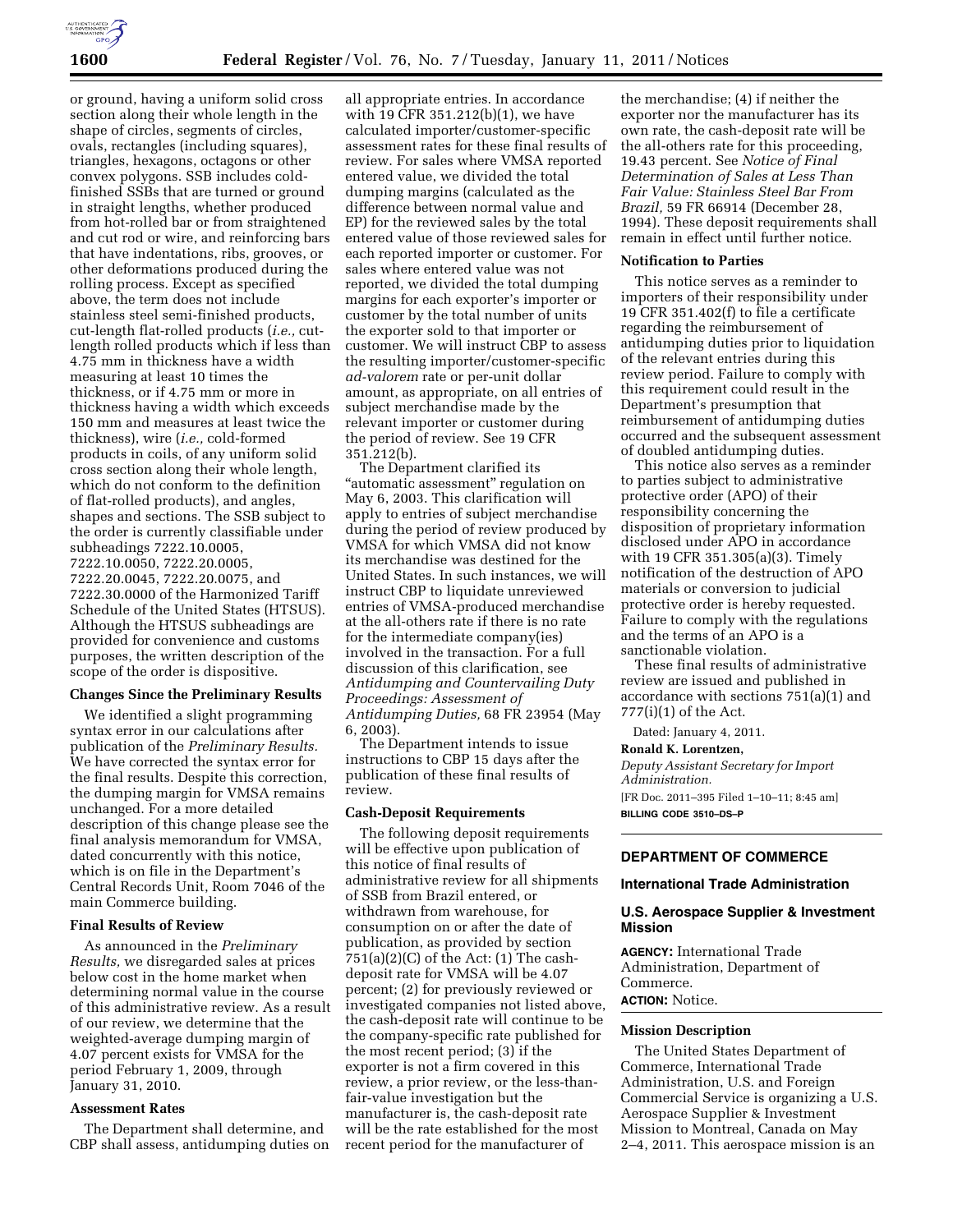ideal opportunity for U.S. aerospace companies to gain valuable international business leads in a low risk, highly important international aerospace market. Canada has the fifth largest aerospace industry in the world; in 2009 it generated over \$22 billion in revenues. Participating U.S. companies will receive market briefings by Canadian industry experts, seminars on exporting best practices, participate in pre-scheduled, pre-qualified one-on-one meetings with Canadian aerospace supply chain contacts, engage in networking activities and visit key Canadian aerospace OEM plants such as Bombardier. This mission is designed to provide U.S. aerospace companies with a highly effective and unique opportunity to establish supplier relations with major Canadian aerospace companies. This mission presents strong potential for high returns given these factors and the ongoing support of USCS Canada.

### **Commercial Setting**

Canada is a receptive market to U.S. aerospace goods and services and presents an ideal opportunity for the U.S. Commercial Service to contribute to the President's National Export Initiative. The United States and Canada share the largest and most dynamic commercial relationship in the world; U.S. trade with Canada exceeds total U.S. trade with the 27 countries of the European Union combined. Canada also represents the number one export market for 36 of our 50 states and is among the top five export markets for another ten states. The aerospace sector is one of CS Canada's best prospects.

Canada's aerospace industry is the fifth largest in the world; in 2009 total aerospace sales were US \$22.2 billion. The United States is Canada's largest supplier of aircraft parts and components; on average, Canadian aerospace companies purchased 55% of their inputs from the United States. In 2009, U.S.-Canada aerospace bilateral

trade exceeded \$13 billion, and total U.S. aerospace exports to Canada were approximately \$6 billion. In 2009 Canada was the United States' 6th largest aerospace export market, and in many aerospace sub-markets was often in the top 5. Industry estimates show an expected recovery of the global aerospace industry to begin in 2011 that will positively impact Canada's largely commercial aircraft manufacturing sector. Further, industry analysts also predict a positive long term growth in commercial aircraft production over military aircraft; since Canada's aerospace sector is 83% civil, this anticipated trend will bode well for U.S. companies wanting to sell to this market. Canada is a world leader in business and regional aircraft, commercial helicopters, turbine engines, flight simulators, avionics, and a broad range of aircraft systems, components and equipment.

Quebec and Ontario are at the heart of the Canadian aerospace industry with about 51% and 29% of local production respectively. Montreal is the world's third largest aerospace cluster after Toulouse and Seattle, and is the only place in the world where an aircraft can be assembled within a 30-mile radius. Montreal is home to renowned industry leaders such as Bombardier Aerospace, Bell Helicopter Textron, Pratt & Whitney Canada, and CAE. To this exceptional concentration of world leaders, we can add other big names such as Rolls-Royce Canada, Héroux Devtek, Messier-Dowty, CMC Electronics—Esterline, Thales Canada, and many other suppliers.

Canada's geographic proximity, open market economy, stable business climate and receptivity to U.S. goods and services make it the ideal market for contributing to the goals of the Administration pursuant to the National Export Initiative. The North American Free Trade Agreement (NAFTA) allows for most U.S. products to enter Canada

duty-free and therefore further contributes to the relatively low-cost, low-risk, access that U.S. SMEs can use to prosper and grow in this foreign marketplace. Canada is a party to the World Trade Organization agreement on trade and civil aircraft.

#### **Mission Goals**

The trade mission's goal is to advance the goals of the Administration pursuant to the National Export Initiative by providing U.S. suppliers of aerospace products the opportunity to meet with key potential customers such as Canadian aerospace OEMs, sales agents and distributors and obtain export successes in Canada.

#### **Mission Scenario**

Participants in the mission to Canada will benefit from a full range of business facilitation and trade promotion services provided by the U.S. Commercial Service in Canada. Participants will receive a briefing by a panel of experts on the Canadian, Quebec and Ontario aerospace markets, an overview of doing business in Canada, and seminars with additional key information for U.S. exporters. It will also include one-onone business meetings between U.S. participants and potential Canadian business partners, networking opportunities, and tours of some of the largest aerospace OEMs, where companies will have the opportunity to meet senior representatives and learn about planned projects and expected procurement needs. Please see the timetable below with detailed information on the program. Prior to the end of the mission, Commercial Service staff will counsel participants on followup.

## **Timetable**

The proposed schedule allows for three days in Montreal and describes the programming we are planning for participating U.S. companies.

|                | Participants arrive in Montreal.                                                                     |  |
|----------------|------------------------------------------------------------------------------------------------------|--|
|                | 6:00 p.m. No-Host Ice Breaker and No-Host Dinner.                                                    |  |
|                | 8:00–8:30 Mission welcoming remarks by Consul General/SCO & Mission Logistics Briefing.              |  |
|                | 8:30-9:30 Presentation: Doing Business in Canada.                                                    |  |
|                | 9:30-10:30 Presentations: Trends in the Canadian Aerospace Sector Panel: Deloitte Touche, AIAC, Min- |  |
|                | ister of Transport, NRC.                                                                             |  |
|                | 10:30-11:00 Coffee break-Networking.                                                                 |  |
|                | 11:00-12:30 Presentations: Canada's Aerospace Market, Quebec's Aerospace Market, Ontario's Aero-     |  |
|                | space Market.                                                                                        |  |
|                | 12:30-13:30 Lunch break (on their own).                                                              |  |
|                | 14:00-16:00 Seminars: Exporting to Canada Best Practices; U.S. EXIM BANK; U.S. Export Controls in    |  |
|                | Canada-U.S. Aerospace Trade.                                                                         |  |
| Tuesday, May 3 | PROGRAM FOR U.S. COMPANIES.                                                                          |  |
|                | 8:30-12:00 Business matchmaking appointments.                                                        |  |
|                | 12:00-14:00 General event networking lunch.                                                          |  |
|                | 14:00-16:30 Business matchmaking appointments.                                                       |  |
|                | 17:30-19:30 General event reception hosted by CG.                                                    |  |